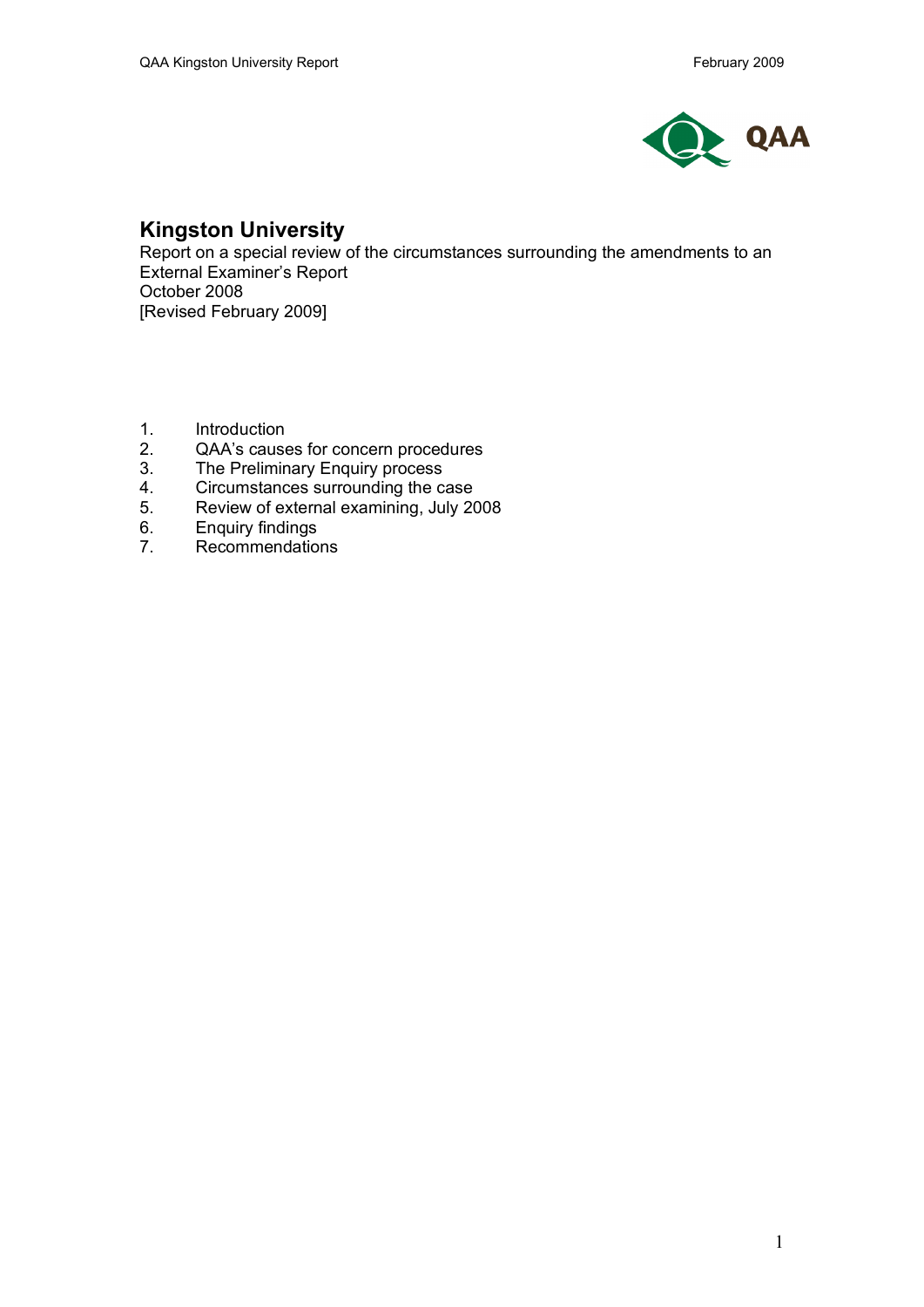### **1. Introduction**

1.1 This is the report of a Preliminary Enquiry carried out by me, Dr Stephen Jackson, Director of Reviews, QAA, between July and October 2008, into events at Kingston University described in paragraph 1.3 below.

1.2 The QAA's responsibilities for the public assurance of higher education awards include a process for handling perceived or reported causes for concern. A cause for concern is any policy, procedure or action implemented, or omitted, by a higher or further education institution in England, which appears likely to jeopardise the institution's capacity to assure the academic standards and quality of its HE programmes and/or awards.

1.3 In July 2008, QAA received a communication from the Higher Education Funding Council for England (HEFCE) raising a concern about the alleged manipulation of the external examiner system at Kingston University. HEFCE forwarded a redacted version of a public interest disclosure that they had received on 8 July 2008. This included an allegation that, following examinations in summer 2004, pressure had been placed on an external examiner in the School of Music to alter the conclusions to her report. The disclosure also alleged that suggestions had been made within the School of Music that in future external examiners should be selected who would be '…more sympathetic to the challenges faced by the School in terms of widening participation issues and who would be more understanding of the type of students that enrol on the course.'

1.4 The story had originally been reported by BBC News Channel on the internet on 25 June 2008; under the heading 'Examiner dropped course criticism'. It was also reported on a number of other websites.

# **2. QAA's Causes for Concern procedures**

2.1 QAA's Causes for Concern process may be used in circumstances where it appears that there may be a threat to the maintenance of academic standards or the quality of HE learning provision. The process is triggered by a request from a recognised organisation detailing the nature of the concern. The process may also be initiated by QAA itself, if it receives sufficient and credible information from other sources to warrant further investigation. Details of the process are available on the QAA website at: http://www.qaa.ac.uk/aboutus/policy/concern.asp.

2.2 The review of causes for concern involves two stages: a Preliminary Enquiry (PE) carried out by a senior member of QAA to establish whether or not there is a significant issue requiring further investigation, and a Full Investigation (FI) carried out by a team of reviewers appointed by QAA.

2.3 The outcome of the PE is a report that is sent to the institution concerned, the source of the request for an investigation and the Chief Executive of QAA. If the PE report does not confirm a cause for concern the report is not normally published. If the outcome of a PE is a recommendation for a Full Investigation, a review team is appointed and carries out any necessary activities to complete its task. The team reports to the QAA Chief Executive and the report is published on the QAA website.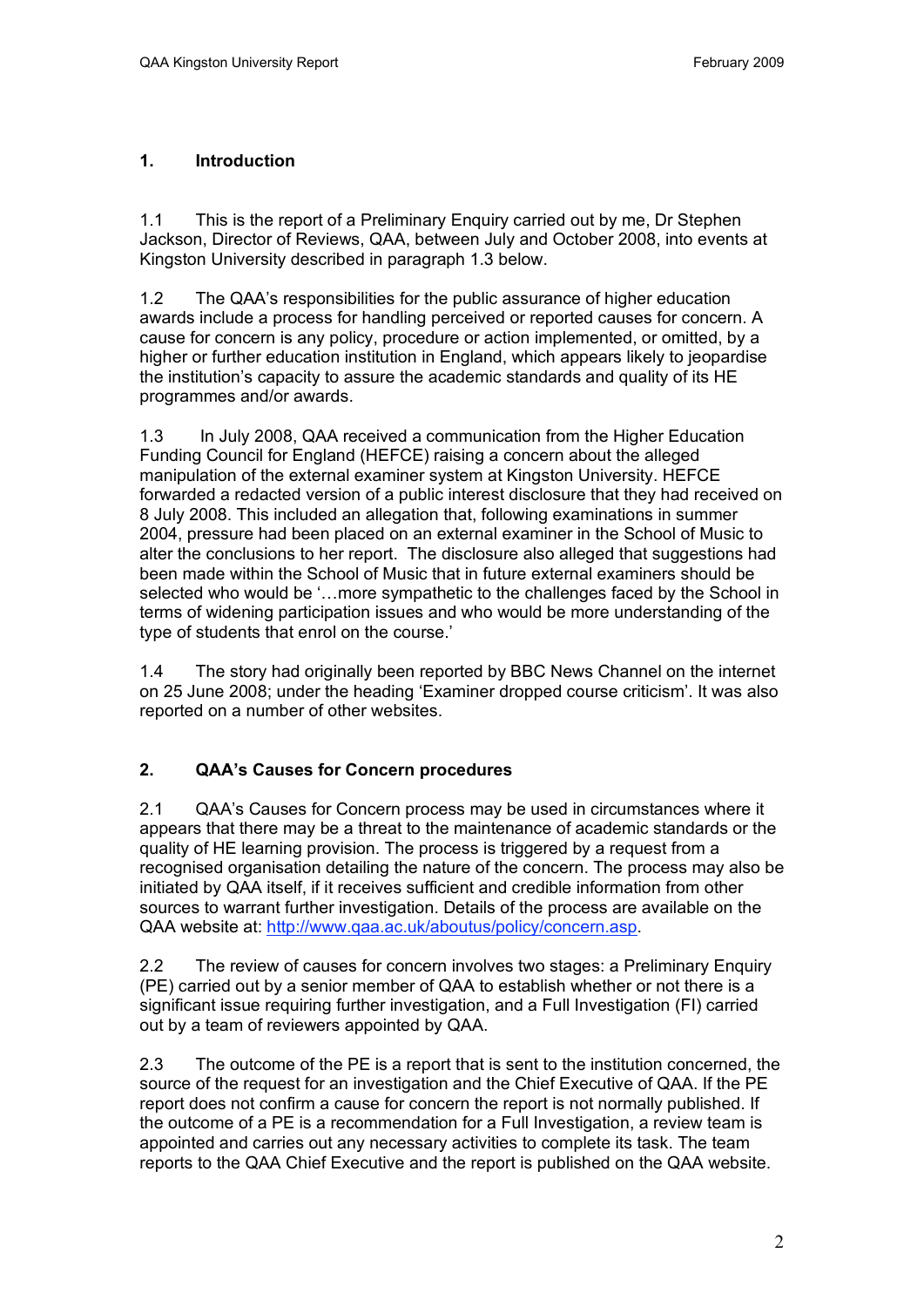### **3. The Preliminary Enquiry process**

3.1 The review process was initiated by a letter sent from QAA to the Vice Chancellor of Kingston University requesting a meeting to discuss the issues raised in the public interest disclosure reported in confidence to HEFCE. That meeting took place on 24 September 2008 at the University. Those present from the University included the Vice Chancellor, Sir Peter Scott; the Deputy Vice Chancellor, Mary Stuart; and the Academic Registrar, Allison Stokes. QAA was represented by Dr Stephen Jackson assisted by Ms Virginia Fife, who kept a record of the discussions. The University provided additional documentation about the case at the time of the meeting and as an attachment to a subsequent email.

3.2 QAA also wrote to the external examiner involved and had a telephone conversation with her on 2 October 2008. The external examiner provided a copy of an email exchange with a BBC journalist in June 2008.

#### **4. Circumstances surrounding the case**

4.1 The case concerns an external examiner's report for the BMus (Hons) programme, in the School of Music at Kingston University, in 2003 -04. The report was produced following discussion of the students' performance at a Module Assessment Board on 29 June 2004 at which members of the course team and the external examiner were present.

4.2 The original report was completed on a form provided by the University. The form invited examiners to answer a number of questions about the quality and standards of the programme under review. It included a section which asked examiners to provide summary judgements for the purposes of publication on the national Teaching Quality Information (TQI) website. This was the first year that HEIs were required to provide this public information. Following a review of TQI by the Quality Assurance Framework Review Group in 2006 the requirement was withdrawn.

4.3 The relevant external examiner's report on the BMus (Hons) programme made reference to a number of features of good practice and complimented the achievements of the more able students. However, it also included comments about the relatively poor performance of some students and questioned the security of the standards applied by the course team. Some work, the examiner considered, had been marked over-generously.

4.4 In the public information summary, one of the questions on the form asked examiners to confirm that '…the standards of student performance are comparable with similar programmes or subjects in other UK institutions with which you are familiar.' To this question the examiner had answered 'no' and had offered the following explanation:

'Kingston Music School recruits broadly and often gives students who have shown promise but not high attainment the opportunity to engage in Higher Education. In this regard it fulfils an important role in Higher Education, especially given the current emphasis on Widening Participation. However, since no provision has been made for a foundation year, which would prepare those struggling at the lower end for Degree-standard work, it is scarcely possible in only 3 years for such students to attain a true Degree standard.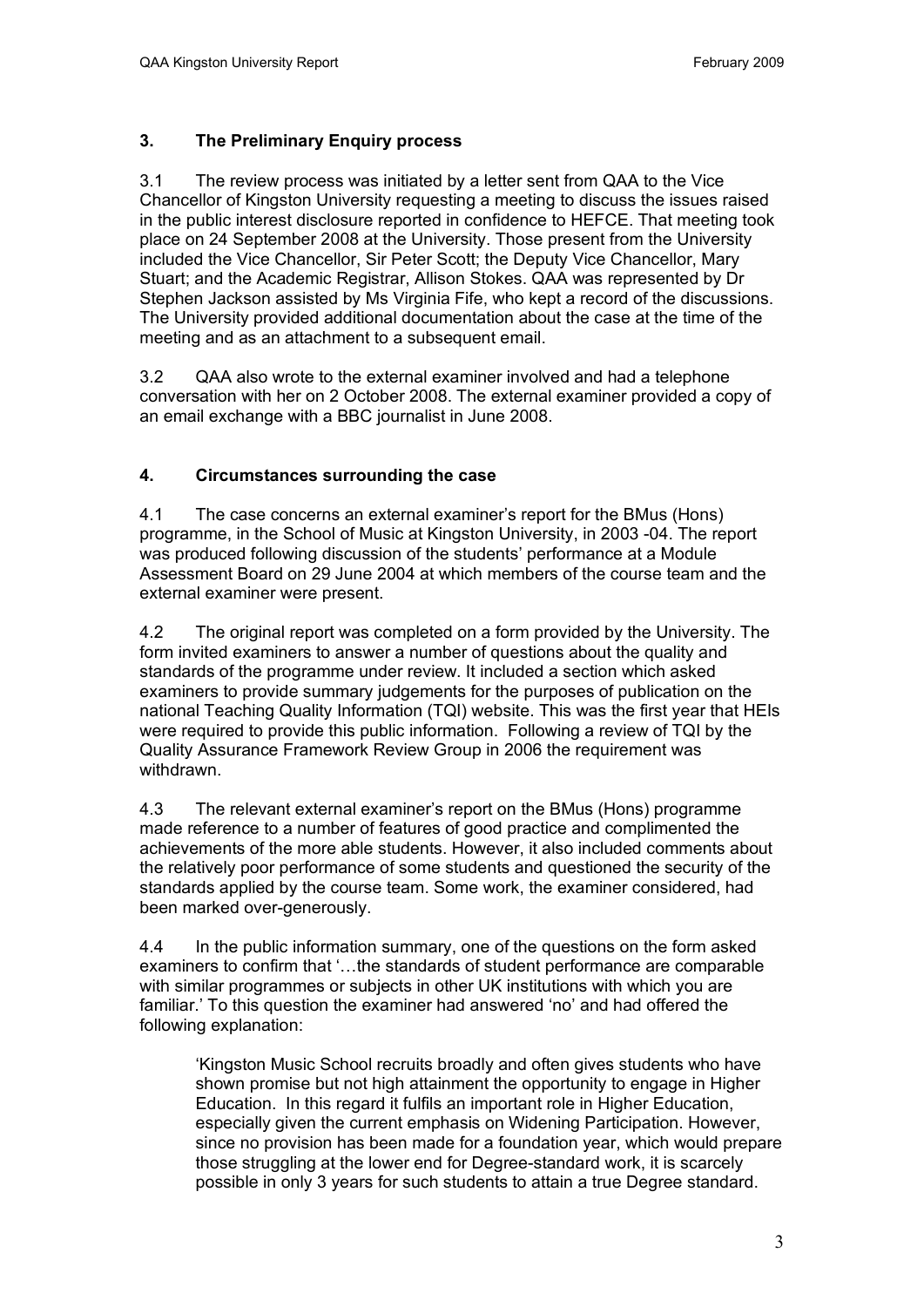The Music School does, rightly, reward improvement with better marks, but in doing so, has too often over-rewarded by national standards.'

4.5 The implications of a statement of this kind being published on the TQI website clearly concerned members of the School. In an email sent to BMus tutors, the director of the School's MA course commented:

'I feel that [the examiner's] report is both unfair and very damaging – especially the part which is to be published publicly. Can we ask her to amend that so it is less damning? It could really hit our recruitment badly and probably mean the quality of students coming would sink further. I think her comments are out of step with other examiners we have had – probably because of her background. We must avoid externals with these attitudes in future – we cannot afford this type of bad publicity.'

4.6 Subsequently the acting Head of School contacted the external examiner and alerted her to their concerns about the 'extremely negative effect' of her report. It was made clear, in terms that the examiner found persuasive, that there would be dire consequences for the School of Music if the report were not amended. The examiner indicated to QAA that she was well aware of the difficulties that the School had had in recruiting students and that she did not want her report to have a serious impact on the reputation of the School. In her response to the Acting Head of School she stated that, after reflection and consultation with colleagues at her University, she had concluded that the ticking of boxes for the TQI website was not helpful and that she recognised that the adverse publicity might undermine the valuable education service performed by the School. She also conceded that she did not have extensive familiarity with programmes in other post '92 universities. She agreed to submit a report with the critical answer changed from 'no' to 'yes' for the public information summary. However, her principal concerns about the capabilities of some students and the over-generous marking of work remained within the text of the main report and were not altered.

4.7 This report marked the end of the four year term of the external examiner and included valedictory comments which reflected her view of the School based on the full term of her engagement with the University. She had also had the opportunity to see the reports of her predecessor. She reported that, similar issues had been raised in these about the quality of students and the standards of marking. Her decision to record a 'no' answer on the form had been influenced by her perception that the University had not fully addressed these matters.

4.8 The University considered the issues raised by the external examiner in her report as part of its established procedures for the annual monitoring of programmes. The Board of Studies took the view that the recommendation for a foundation year for 'weaker students' was not feasible and recorded the course team's concerns that the external examiner was 'relatively inexperienced'. In particular, there were some doubts as to:

'…the extent of her familiarity with programmes which are genuine KU Music comparators, which have a distinctive balance with respect to practical and vocational content on the one hand and more text-orientated content on the other.'

4.9 The BMus (Hons) programme involved two external examiners. The second external, who was also present at the Module Assessment Board, confirmed that in his view the standards set for the programme '…are entirely consistent with those of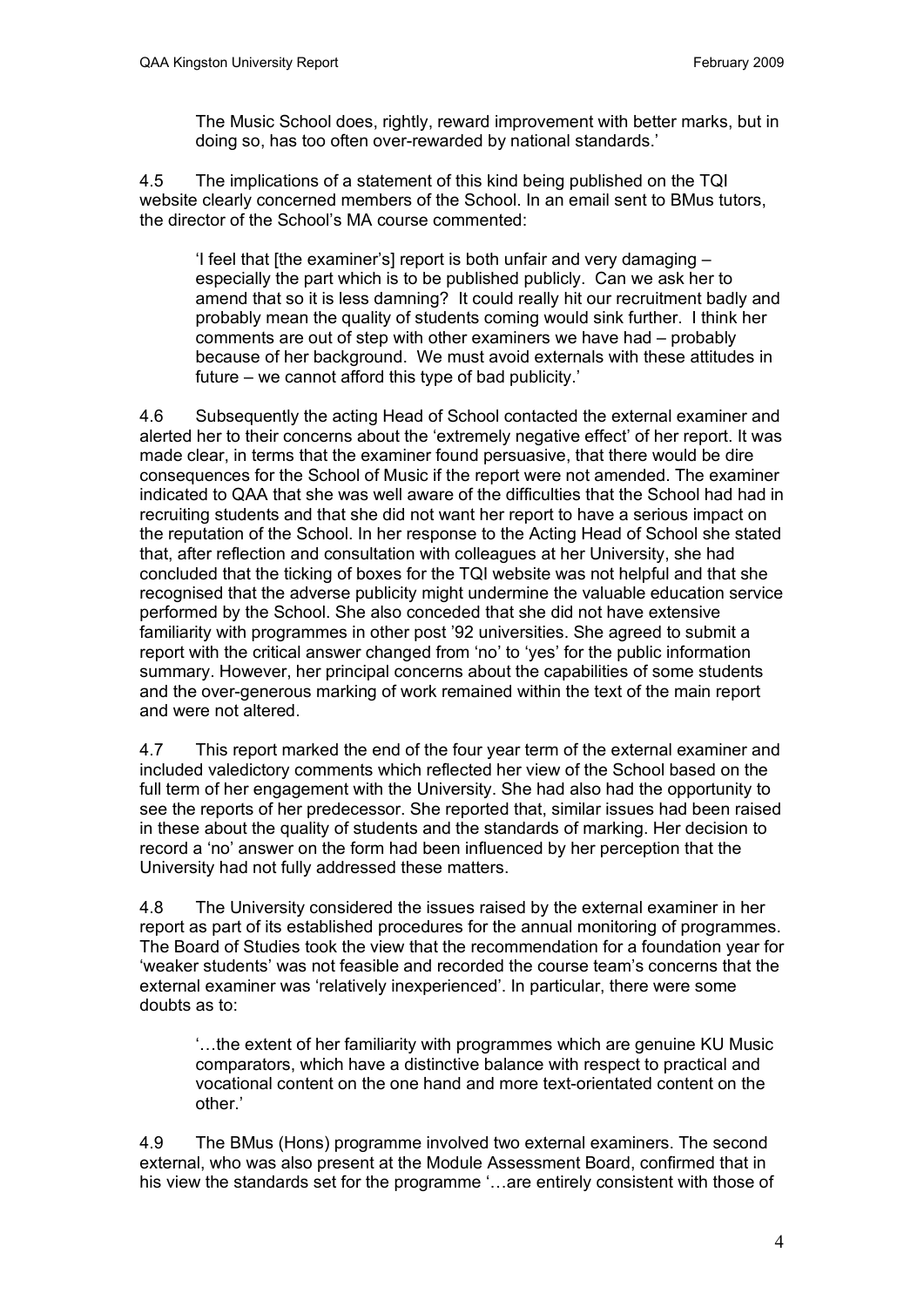other institutions with which I am familiar and are in accordance with national expectations.' He also commented that, overall, the students were '…achieving the appropriate level of attainment against the relevant assessment standards'. However, he did raise concerns about over-generous marking in individual modules:

'I sampled work from two final year modules Scoring and Arranging, and Jazz History where I estimated that the marking was over-generous by anything up to a classification band (e.g. an agreed mark of 65 by the internal markers was, in my view worth a mark of around 55).'

In his oral report to the Programme Assessment Board, in July 2004, he commented that a number of awards had been made at honours level that may have been below the indicative level to meet the requirements.

4.10 The University provided me with a copy of an Assessment Report for 2004-5 that was presented to its Academic Standards and Quality Group. This summarised issues raised by external examiners and identified the action that had been taken. It is not clear if the specific issues raised by the externals on the BMus (Hons) programme had been incorporated into this report. There is one comment about an external who had raised concerns about over-generous marking in his specialist area at level 3. The report states that '…this was discussed by the Board of Studies who felt that it was incorrect to criticise the standards of the degree on this basis.'

4.11 The issue of the University's handling of the external examiner's report and the subsequent comments about the need to appoint 'more sympathetic' externals came to light as a result of information being passed to the BBC in June 2008. The 'story' was leaked to the press by a former member of staff in the School of Music who was in dispute with the University.

#### **5. Review of external examining, July 2008**

5.1 Following the publication of allegations in the press the Vice Chancellor took the step of commissioning an external review of the handling of external examiners' reports at Kingston. The review was carried out by the Registrar and Secretary at Goldsmiths, University of London, acting in a personal capacity. It addressed two questions:

'Whether the University's current procedures for addressing serious issues in external examiners' reports are adequate and/or conform to the best practice in the sector; and

Whether in recent cases when external examiners, either initially or in their final reports, declined formally to confirm that the standards on the course were equivalent to standards in other universities, the action taken by the University was adequate/ appropriate – and, in particular, whether there is any evidence that pressure was brought to bear on them to modify their stated views.'

5.2 The review was commissioned in early July 2008 and concluded by 24 July 2008, when a draft report was presented to the University. A slightly amended version of the report was formally submitted on 14 August 2008. The review was based solely on documentary sources provided by the University including policy documents, the QAA Institutional Audit Report (2005) and all external examiners' reports for the period 2003-06 where the external had ticked the 'no' box on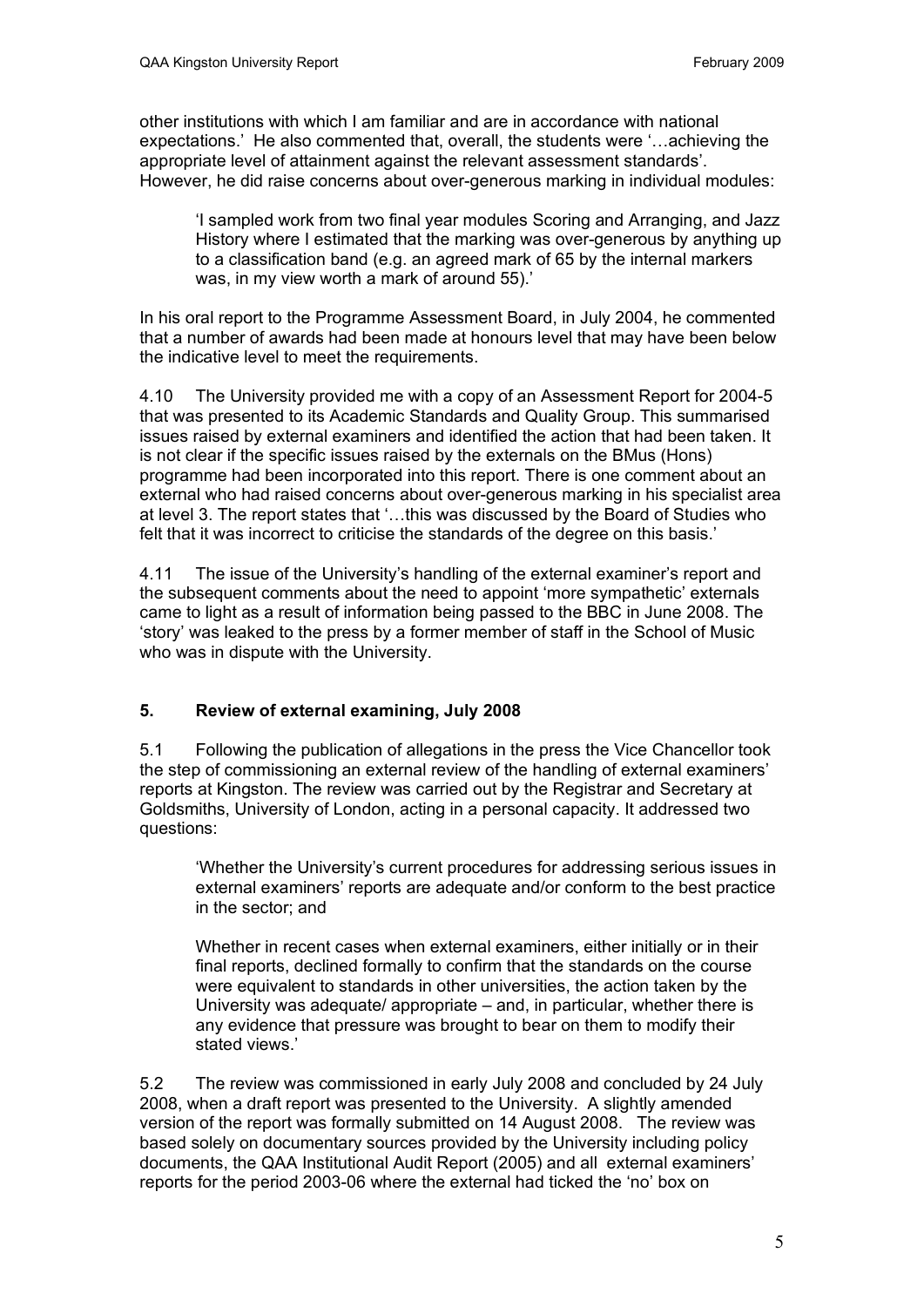standards in the public information section (10 in total). Other than the report from the external examiner in Music and one where the University required separate reports for each collaborative partner in a group of programmes, no other reports had been changed and so no discussion with the external examiners was considered necessary by the University for this particular exercise. The Deputy Vice-Chancellor discussed the process for the review, as outlined by the Vice Chancellor, and the Academic Registrar provided additional clarification of the documentation submitted as requested.

5.3 The review concluded that:

'Kingston University has clear and robust procedures for external examining which have been endorsed by the QAA and which meet the precepts set out in the QAA's Code of Practice

Kingston University has adopted a role for external examiners which is explicit and consistent; it is also different from the traditional role, and this difference accounts for some of the instances in which external examiners appear to report concerns about standards.'

5.4 No evidence was found of pressure being placed by the University on external examiners to change critical comments in their reports. There was one recommendation: that the University should review the mechanisms by which reports are scrutinised centrally and that it should adopt clear and consistent rules about which reports are seen by whom.

#### **6. Enquiry findings**

6.1 This enquiry has focused specifically on the circumstances surrounding one external examiner's report. It has not considered wider matters to do with the University's management of external examiners. This was an issue covered by the Institutional Audit in 2005 which reported that:

'On the evidence seen by the audit team the external examiner system works effectively. Emerging themes and issues are compiled and robustly reviewed at school and faculty level. A final overarching consideration of matters raised in the reports is made in an annual assessment report which is considered by ASQG. This system is thorough ands ensures that concerns which are raised are dealt with at the appropriate level.'

6.2 There is, however, little dispute about what happened in the reported case. On the simple facts, an external examiner was asked by an acting Head of School to make changes to her report to prevent information being published on a public website that might have an adverse impact on the reputation of the School. The report was subsequently changed and the amended version published. Also there is clear evidence that staff in the School were asked by one of the course leaders, to identify potential external examiners who would be sympathetic to the type of students recruited to the BMus (Hons) programme.

6.3 The allegations reported to HEFCE in the initial public interest disclosure made reference to 'pressure' being exerted on the external examiner to change her report. This was an issue that the BBC also highlighted in its report. The University denied that any pressure had been applied. The external examiner told the BBC that 'the kind of pressure that was applied was that it would have dire consequences for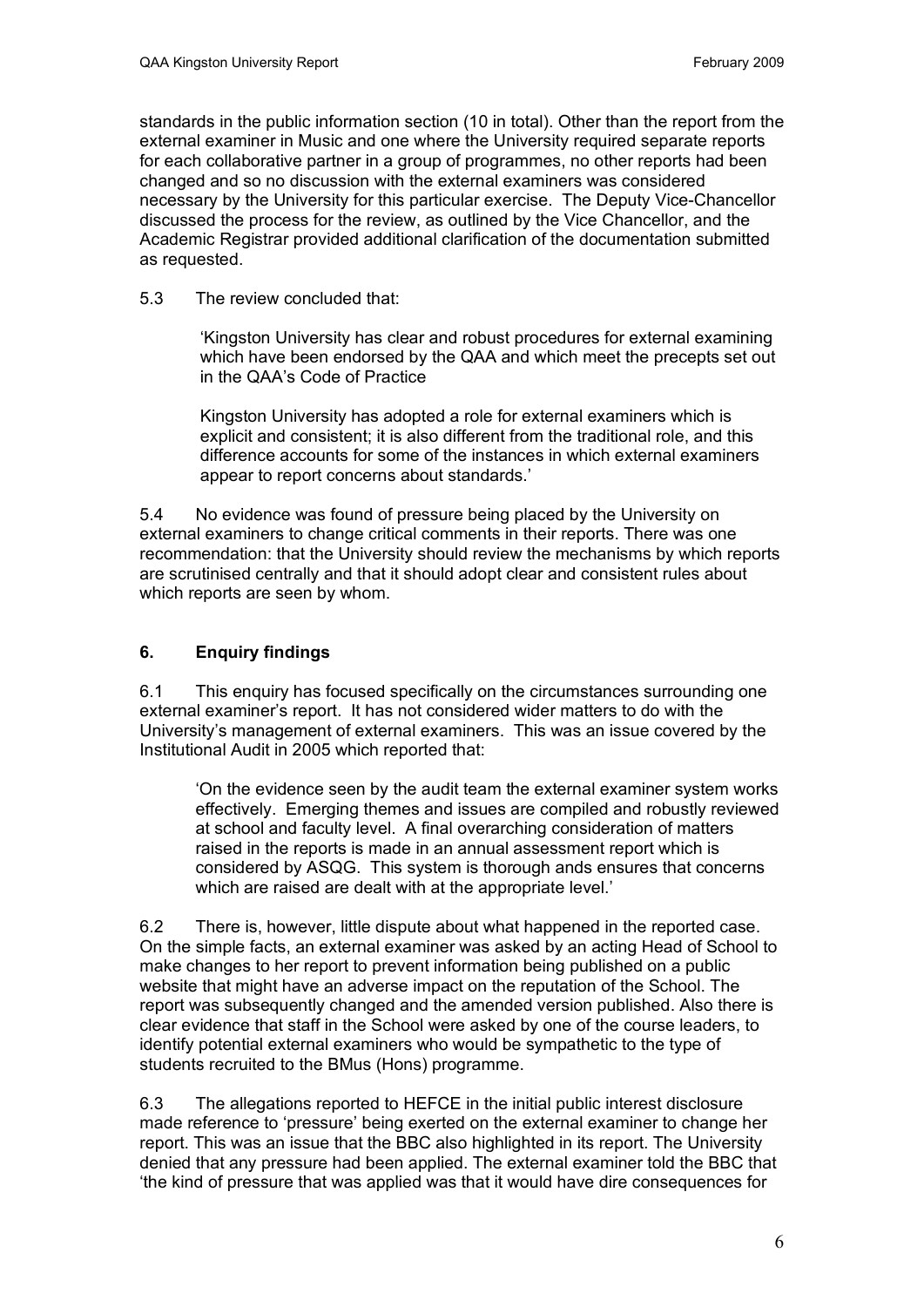the music school if I didn't change the report'. This was confirmed in the discussions between Dr Jackson and the external examiner. Although she indicated that she was persuaded by the arguments put to her by the acting Head of School, she also felt that she was left in no doubt that she was expected to change her report.

6.4 The other allegation that staff in the School were encouraged to nominate candidates for a new BMus external examiner who would be sensitive to the challenges faced by the School, is supported by the redacted emails provided as supporting evidence to the public interest disclosure. In one email the acting Head of School suggested '... it is important that the Examiner is sympathetic to and familiar with the challenges we face with regard to WP, Retention etc. and would be constructive in their feedback.' The external examiner subsequently appointed was from a university with a strong tradition of widening participation. This does not, in itself, represent inappropriate action by the School or the University. The QAA Code of Practice states that '…It is important that external examiners are chosen who have an understanding of the types of programmes or parts of programmes they are asked to consider. This means that it can be most appropriate for institutions to recruit external examiners from other institutions similar to themselves.' However, the implication in this case is that the School set out to find an external, that they could recommend for appointment, who would be less critical of their practices.

6.5 Another concern identified by the enquiry is the extent to which staff in the School were prepared to accept and act on the criticisms identified by the external examiner in her report. From discussions with the external examiner it is clear that the concerns about the abilities of some students and the practice of over-marking were matters she had reported on throughout her four year term. She also stated that the same issues had been identified by her predecessor – whose reports had been made available to her. She argued that the School had failed to provide an adequate response to these concerns believing that they were a reflection of the type of student recruited to the School. They also believed that the external examiner came from a background and tradition that was different to the experience at Kingston and she may have had some difficulty in appreciating the nature and context of the programme.

6.6 When asked about these matters the University's response was that they treated external examiners' reports seriously, but that there might not always be agreement between the views of the external examiner and those of the subject team or the University. Questions at issue were identified and discussed at Boards of Study and by the Faculty. If the University were unable to accept the advice of an external examiner, it would normally write to the external and provide an explanation. With reference to the specific issue of over-marking, there had been no evidence from externals on other programmes in the Faculty to suggest that this was a commonly held view and consequently it had not been discussed further at the Faculty or at the Academic Standards and Quality Group. In the meeting held at the University between the Vice Chancellor, the Deputy Vice Chancellor and the Academic Registrar, it was pointed out that the School of Music had moved into the Faculty of Arts and Social Sciences where it was incorporated into a larger School of Performance which was providing a broader discipline support and a stronger oversight. The issue of a proposed foundation year raised by the Music external examiner in 2004 was considered together with other issues raised by all the recent external examiners reports an at Internal Subject Review of Music in 2006.

6.7 QAA also discussed with the University the review of external examining commissioned in July 2008. This had been set up soon after the story appeared in the press, to provide a report for the Academic Board on the nature and extent of the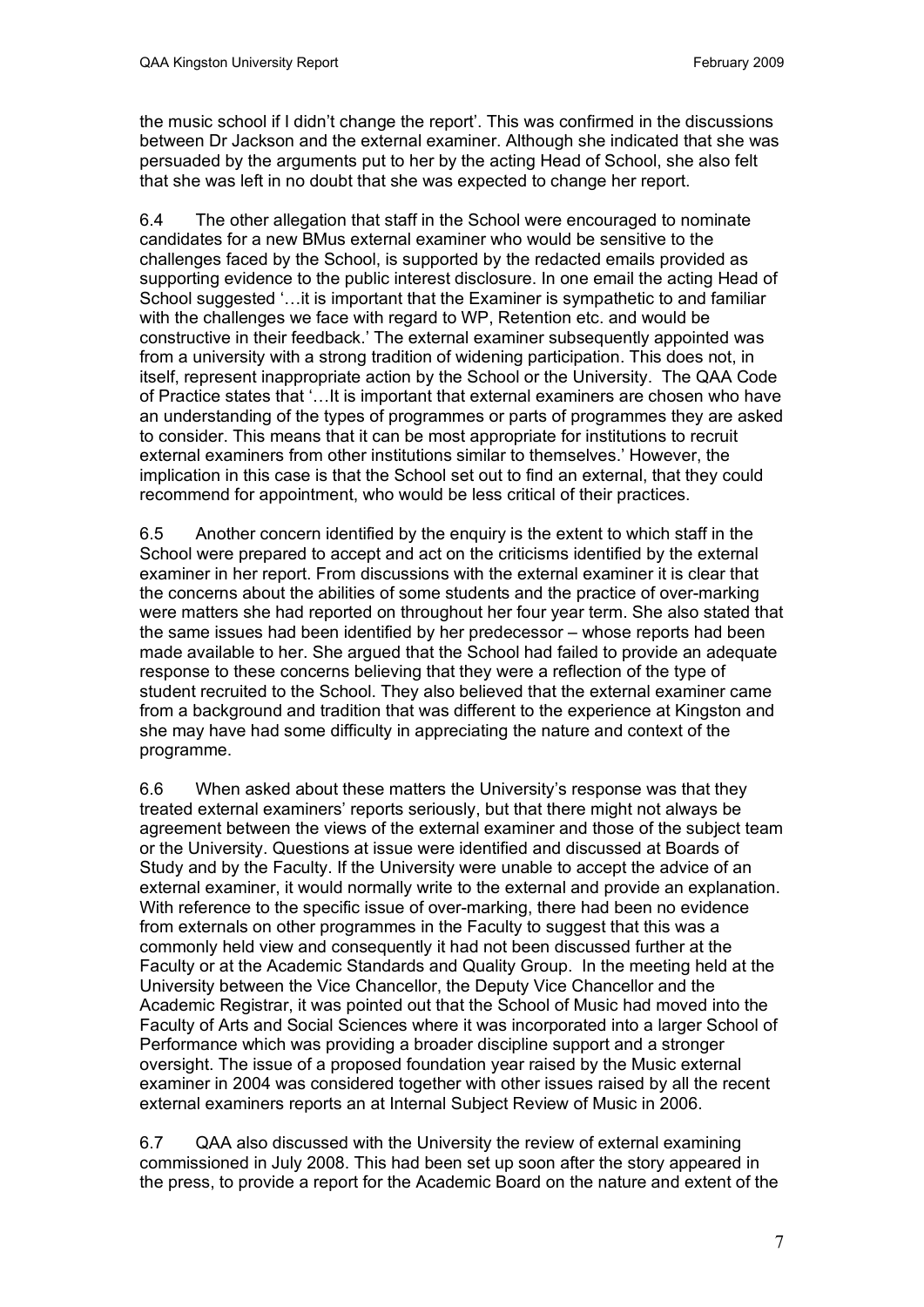concerns identified. The review concluded that there was no evidence of failure in the external examining system at Kingston. However, the reviewer had not been asked by the University to contact any of the external examiners who had identified concerns regarding academic standards. The statements in the review report that there was no evidence that any pressure had been brought to bear on the examiners to change their reports were based solely on the narrative in the reports and central data. As a consequence it is our view that on this issue only limited reliance can be placed on the findings of the review.

6.8 There can be little doubt that the circumstances of this case were strongly influenced by the requirements at the time for universities to publish summaries of their external examiners' reports on the TQI website. It was the external examiner's public statement of lack of confidence in academic standards which prompted the acting Head of School to contact her and ask her to change the judgement in her report. Now that this requirement has been removed it is highly unlikely that the circumstances of this case will be repeated. Nevertheless, the question must remain whether the University's policies and practices are specific and robust enough to ensure that, in different circumstances, no comparable event could recur.

# **7. Recommendations**

7.1 The preliminary enquiry has examined the circumstances surrounding the reported case of amendments to an external examiner's report at Kingston University in 2004 and considered the questions associated with it. The facts of the matter are not in dispute and are well supported by documentary evidence. There may be differences of view about how the discussions between the School and the external examiner were conducted, but it is clear that the external was asked to change a judgement in her report and that this change was made and recorded. We do not believe there is a great deal more that can be learnt about this specific case. As a consequence we consider there is little justification for recommending a further full inspection of the circumstances of the case. Having said that, however, the preliminary enquiry has raised questions about how the University oversees the selection and appointment of its external examiners and how it responds to the issues identified in their reports.

7.2 This particular case refers to one external examiner's report amongst the several hundred that are received and reviewed by the University each year. No other evidence has been forthcoming to cause us to believe that it is representative of more widespread problems across the University. Nevertheless, it does call into question certain aspects of the systems at Kingston. The arrangements did not appear to work effectively in this case. Concerns raised by the external examiner over the four years of her tenure were not, in her view, addressed or explained to her satisfaction and did not appear to progress through the committee structure for consideration at a higher level within the University. The approach to the external examiner, asking her to change her report was made at school level, without apparent authorisation from senior staff in the University. In addition staff in the school were asked to nominate a potential replacement external examiner who would be more sympathetic to the nature and character of the school. These actions may imply a lack of regard for the role of external examiners in the assurance of academic standards. It is important that the University takes the necessary steps to dispel any consequent suggestion that it does not ascribe sufficient importance to the views of individual external examiners.

7.3 To address these concerns we recommend that: